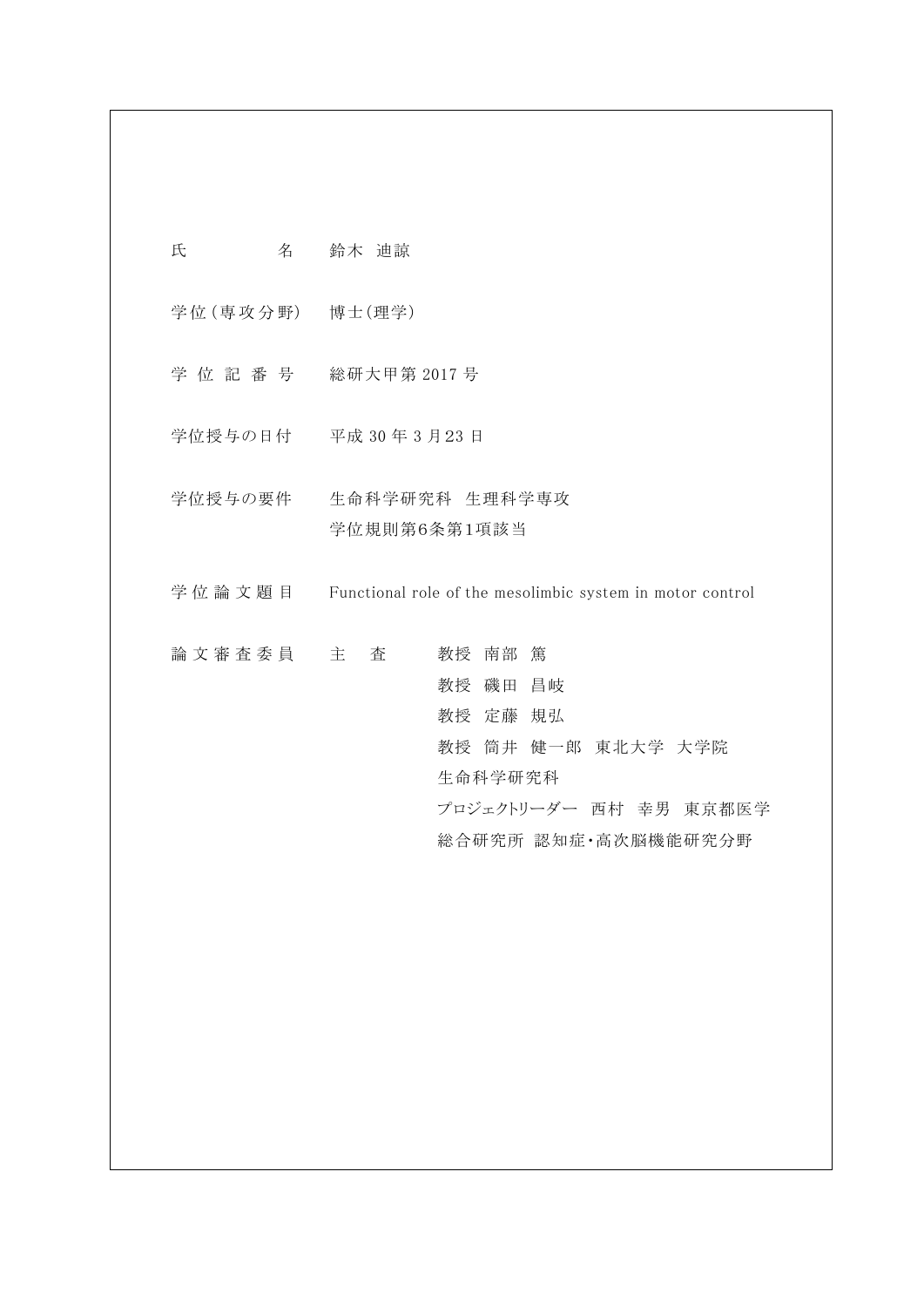## 論文の要旨

## Summary (Abstract) of doctoral thesis contents

Higher motivation boosts motor performance in sports. Motivation to engage in rehabilitative training is important for functional recovery after neuronal damage. However, the neural mechanism underlying such a psychological effect on motor outputs or functional recovery is still unclear. Recent studies have demonstrated that the reward -related information which instigates incentive motivation modulates the activity of the primary motor cortex (M1) in humans and in non-human primates. These results imply that brain areas related to regulation of motivation may modulate the brain activity of motor-related areas, which would facilitate motor outputs. The mesolimbic system consisting of the ventral midbrain (VM) and the ventral striatum (VSt) is critical for regulating motivation-driven behavior. Thus, the mesolimbic system might be a critical node for motivational control of motor outputs.

From neuroanatomical point of view, the VM has direct projection to the M1. However, whether this pathway effectively modulates the motor outputs from M1 or not remains unclear. To address this question, in the Part I of this thesis, I examined the hypothesis that the VM is involved in modulation of motor outputs from M1 using macaque monkeys (Macaca mulatta and Macaca fuscata). I first investigated the multisynaptic projection from the VM to the spinal circuits controlling muscle activities using a retrograde transsynaptic tracer. Then, I found the oligosynaptic VM–spinal pathway. To further understand the functional significance of the VM–spinal pathway as a modulator of the motor outputs, I recorded cortical and forelimb muscle responses induced by electrical stimulation of the VM. The result showed that the VM modulated the activities of not only the motor-related areas including the M1 but also upper limb muscles with a few milliseconds delay after the M1 response. To clarify whether the M1 mediated the muscle responses evoked by the VM stimulation, I compared evoked muscle responses before and during M1 inactivation. Then, evoked muscle responses were diminished during the reversible inactivation of M1. This result indicated that the M1 causally mediated the muscle responses evoked by the VM stimulation. From these findings, I demonstrated the existence of the VM–M1–spinal pathway which can facilitate motor outputs in monkeys. The VM–M1–spinal pathway might be a candidate for the neural substrate underlying motivational control of motor outputs.

In Part II of this thesis, I used a monkey model of spinal cord injury (SCI) to investigate the functional significance of the mesolimbic system in functional recovery of finger dexterity. Individuals with motor impairment after neuronal damage are required to expend effort for voluntary movement. The VSt, as another part of the mesolimbic system, has been reported to be involved in effort-related behavior. Thus, I hypothesized that the VSt is more critically involved in the recovery of demanding movements such as precision grip, in which a great deal of effort would be required, than less demanding whole-finger grip. To clarify the involvement of the VSt in controlling demanding finger movements, I first compared the neural substrates underlying the control of precision grip and whole-finger grip before and after SCI, respectively, by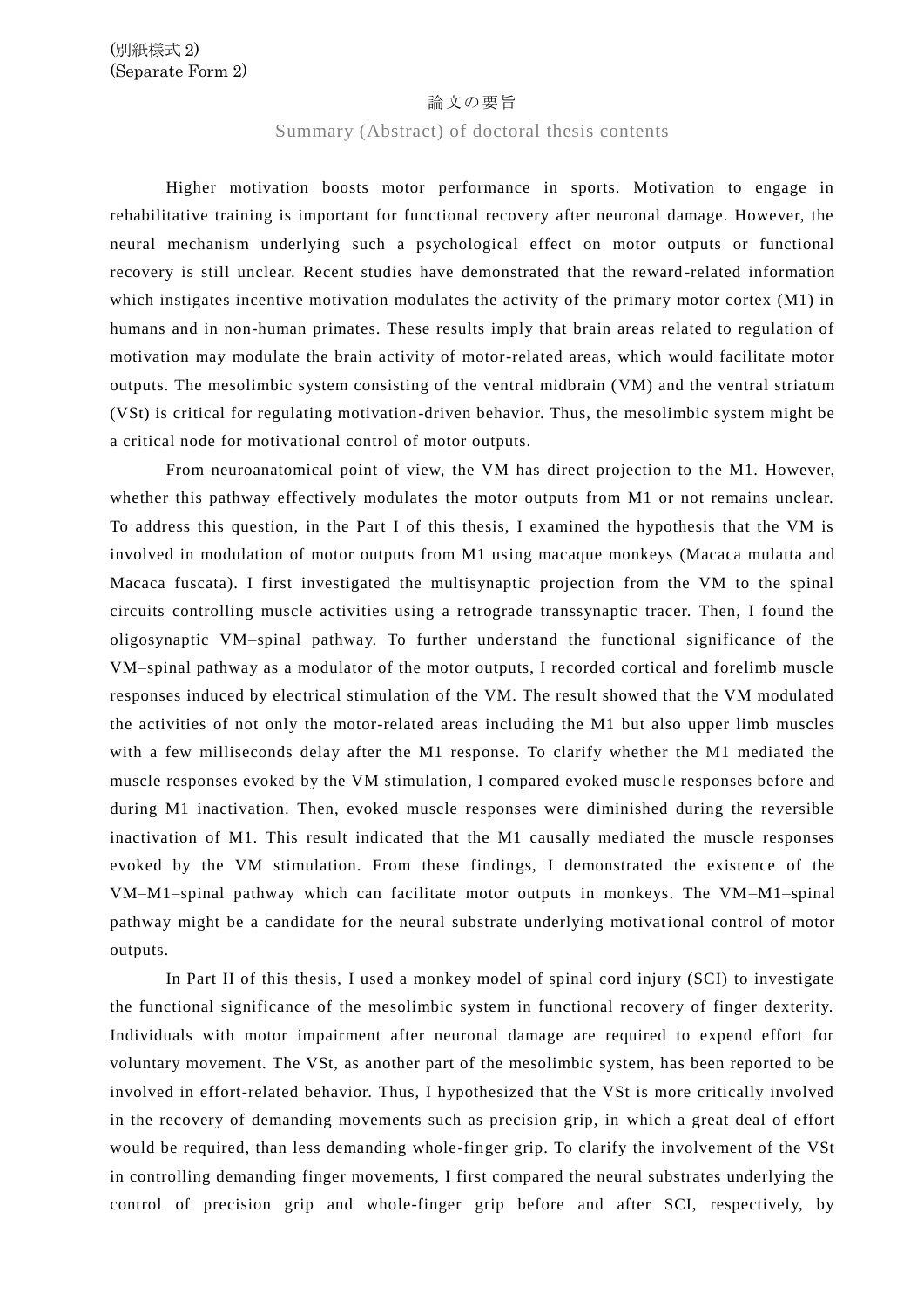## (別紙様式 2) (Separate Form 2)

investigating the movement-related brain activity with positron emission tomography in macaque monkeys (Macaca mulatta and Macaca fuscata). The result revealed that the VSt showed functional connectivity with motor-related networks in precision grip during the recovery process after SCI but not in less demanding finger movement. Secondarily, to clarify the causal role of the VSt in the recovery of demanding dexterous finger movement after SCI, I made the permanent lesion of bilateral VSt and investigated the recovery course of precision grip in these VSt lesioned monkeys (Macaca mulatta). The result showed that the VSt lesion did not affect finger dexterity before SCI, however, impeded the recovery of dex terous finger movements after SCI but not less dexterous movements. These results demonstrated that VSt was essential for functional recovery of demanding dexterous finger control after SCI, and suggest that the VSt activity might be required for neuroplastic reorganization of motor-related networks.

Up to today, the neural mechanism how the mesolimbic system regulates the motor-related areas and motor outputs have been unclear. However, in this thesis, I have demonstrated the functional role of the mesolimbic system in motor control and showed the neural substrate bridging the mesolimbic system and the motor networks. From these lines of evidence, I propose that the mesolimbic system might be a modulatory node which can regulate motivation and motor outputs simultaneously.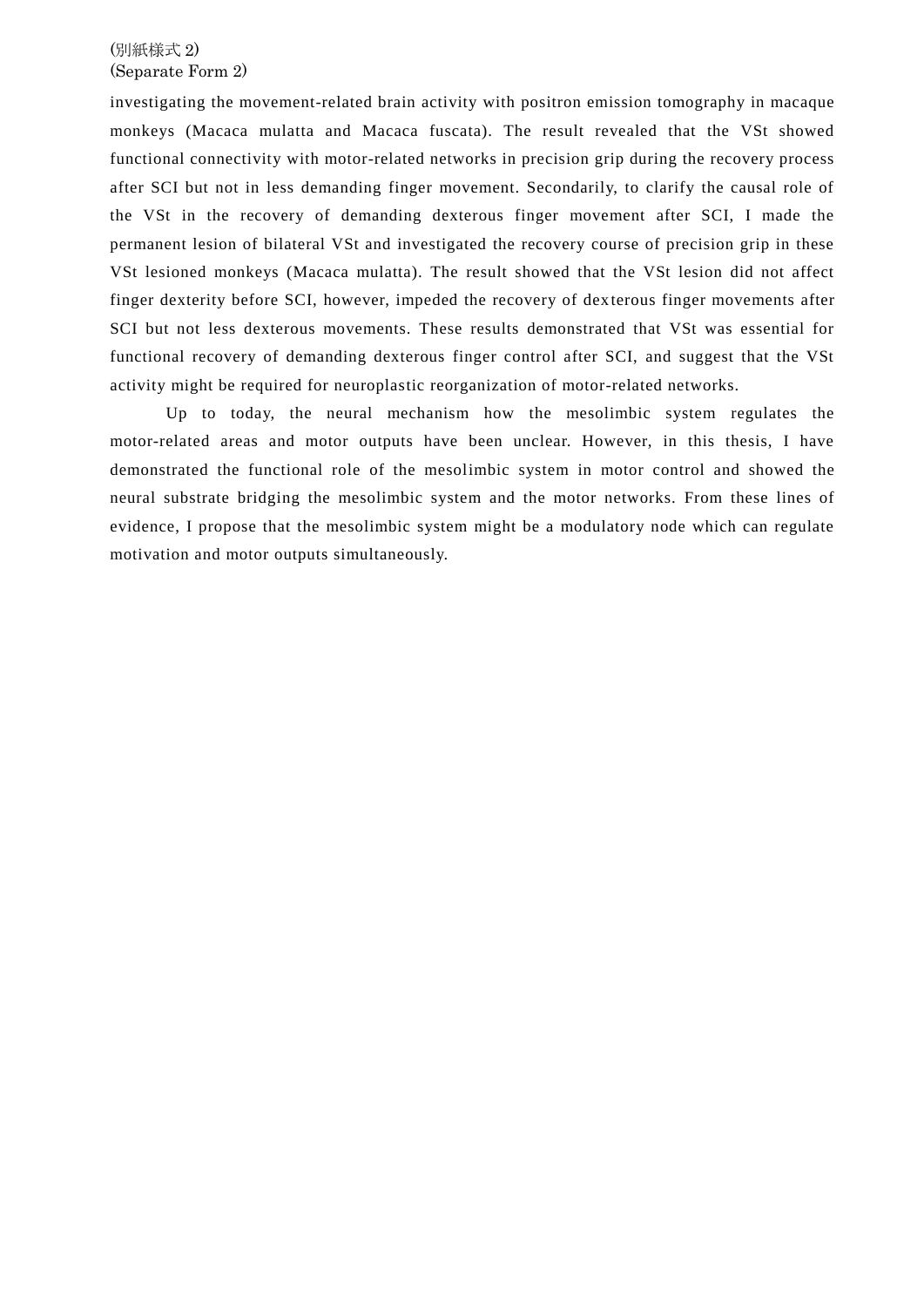## 博士論文審査結果の要旨

Summary of the results of the doctoral thesis screening

高い意欲がスポーツ競技やリハビリテーションにおいて、運動パフォーマンスの向上や 運動機能回復の促進に役立つことは、しばしば経験することである。しかし、そのような 心理的要因が運動出力や機能回復を支える神経メカニズムに関しては未だに不明な点が多 い。出願者は報酬や意欲の生成に関与すると考えられている中脳辺縁系が運動関連領域の 活動を制御する可能性について、以下の2つの研究を行った。

1)中脳辺縁系から運動出力への神経基盤

中脳辺縁系に属する腹側中脳(腹側被蓋野、黒質、赤核後部)は一次運動野を含む前頭 葉領域へ直接投射を持つことが知られているが、その機能については未だ明らかではない。 そこで出願者は、腹側中脳が一次運動野を介して運動出力に影響を与える可能について、 マカクザルを用いて以下の実験を行なった。まず、脊髄頸膨大に逆行性越シナプス神経ト レーサーである狂犬病ウイルスを注入し、腹側中脳領域を観察した。その結果、腹側中脳 領域から脊髄へ越シナプス的に投射する経路があることがわかった。次に、この腹側中脳 -脊髄投射が運動に与える影響を調べるために、麻酔下で腹側中脳を電気刺激し、一次運 動野を含む大脳皮質と上肢筋群から誘発される反応を同時記録した。その結果、腹側中脳 刺激は、刺激と同側の一次運動野の活動と対側の筋活動を誘発することがわかった。さら に、一次運動野を薬理的に一時的に不活性化すると、腹側中脳刺激によって誘発される筋 活動は有意に減弱した。以上の結果から、腹側中脳は、腹側中脳-一次運動野-脊髄を介 して運動出力を促通することがわかった 。

2)脊髄損傷後の運動機能回復における中脳辺縁系の機能的役割

次に出願者は、 運動機能回復における中脳辺縁系、とくに腹側線条体の機能的役割に ついて調べるため、脊髄損傷モデルサルを用いて以下の実験を行なった。脊髄損傷前後に サルが指先巧緻性運動と難易度が比較的低い粗大把握運動を行なっている際の局所脳血流 量を、陽電子断層撮像法を用いて 計測した。 指先巧緻性運動では腹側線条体の活動が脊 髄損傷後には脊髄損傷前と比べ有意に上昇したが、粗大把握運動では変化しなかった。ま た、脊髄損傷後の指先巧緻性運動中には、腹側線条体と運動関連領域との間に大規模な機 能的神経結合が生じたが、粗大把握運動ではその傾向が低かった。さらに、腹側線条体の 活動と機能回復との因果関係を検証するために、神経毒であるイボテン酸を両側腹側線条 体に注入し不可逆的に損傷したところ、脊髄損傷前では指先巧緻性運動への影響は見られ なかったが、脊髄損傷後には指先巧緻性運動の回復が障害された。一方で、粗大把握運動 の回復は障害されなかった。以上の結果から、腹側線条体は脊髄損傷後の指先巧緻性運動 の機能回復に必要不可欠であること、そのメカニズムとして腹側線条体が運動関連領域の 再組織化を促していることがわかった。

このように出願者は中脳辺縁系が意欲と身体運動の両方を同時に制御可能な脳領域で あること、また、その際に働く神経経路を示すことに成功した。 とくに、心理的要因によ って身体運動が制御される神経メカニズムの一端を明らかにした意義は大きい。さらに将 来的に、リハビリテーションの効率を上げるという臨床応用も考えられる。以上の結果か ら、本研究は学位論文として十分な内容を有しているものと、審査委員会において全員一